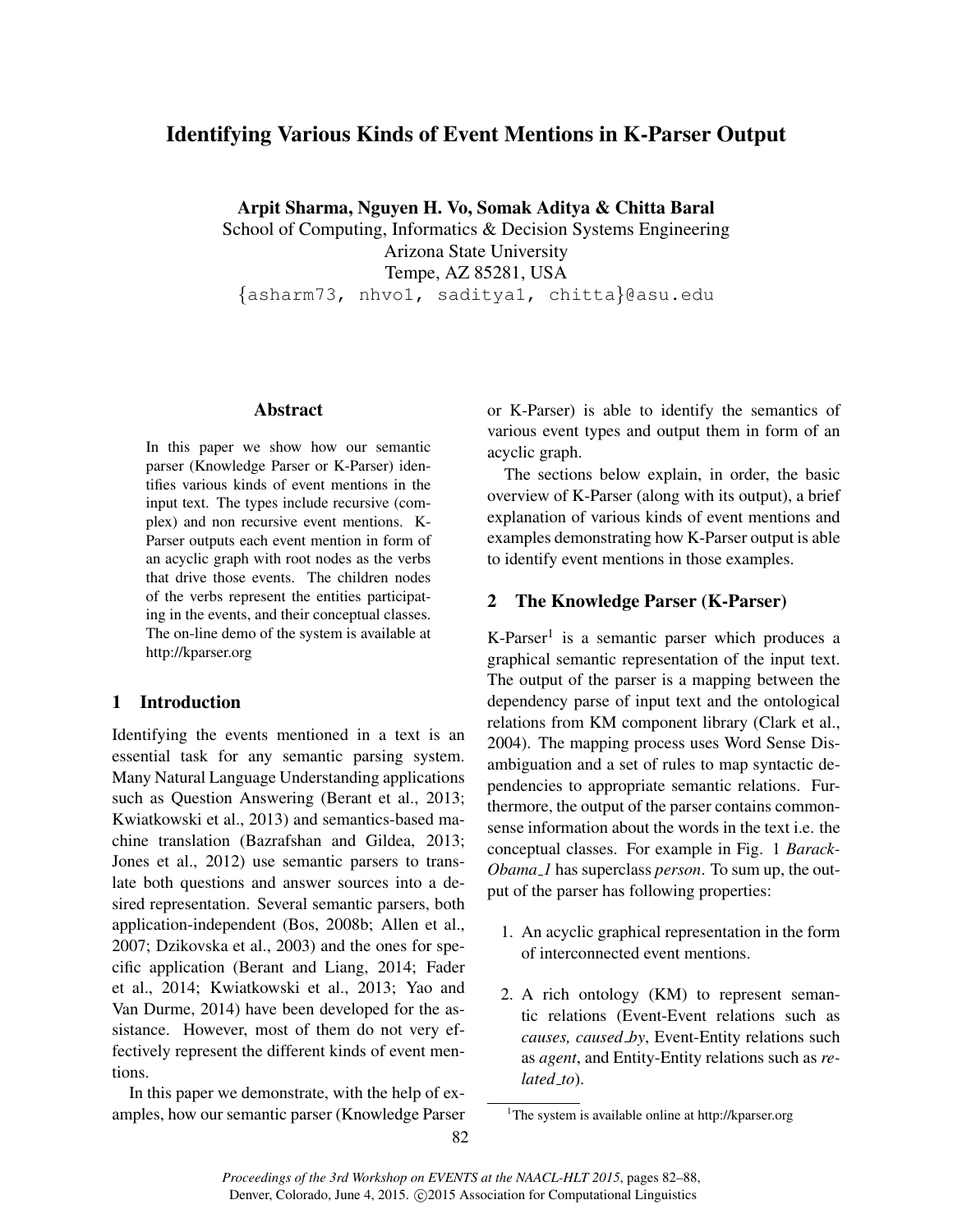

Figure 1: K-Parser output for *"Barack Obama signed the new reform bill."*

- 3. Special relations (*instance of* and *prototype of*) to represent the existential and universal quantification of entities. (For example, sentences *Every boxer walks.* and *Some boxer walks.*)
- 4. Conceptual class information about words in the text.
- 5. Semantic roles of entities (For example in sentence *John loves Mia.*).
- 6. Tenses of the events in the input text.
- 7. Other features such as an optional Co-reference resolution.

The basic algorithm of K-Parser contains five modules. The first module is used to extract the syntactic dependency graph from the input text. We used Stanford Dependency Parser (De Marneffe et al., 2006) for the purpose. The second module is used to map the syntactic dependency relations to KM relations (Barker et al., 2001; Clark et al., 2004) and a few newly created relations (such as *related\_to*). There are three techniques used for semantic mapping. First, we used the rules to map syntactic dependencies into semantic relations. For example the *nominal subject* dependency is mapped to *agent* relation. Second, we developed a multi-class

multilayer perceptron classifier to disambiguate different senses of prepositions and assign the semantic relations appropriately. The training data for classification is taken from "The Preposition Project" (Litkowski, 2013) and the sense ids for prepositions are manually mapped to the KM relations. The third method uses the discourse connectives in the text to label the event-event relations. Different connectives correspond to different labels. For example, the coordinate connectives such as *but*, *and*, *comma (,)* and *stop(.)* are labeled as *next event*. Other connectives are also labeled based on their effect, such as *because* and *so* are labeled *caused by* and *causes* respectively. The third module in K-Parser algorithm adds two level of classes for each node in the output of Semantic Mapping module. Word Sense Disambiguation (Basile et al., 2007) along with the lexical senses from WordNet (Miller, 1995) are used for this task. The fourth module corrects the mappings done by the mapping function by using class information extracted by the third module. For example, if there is a relation *is possessed by* between two nodes with their superclass as *person*, then the relation is corrected to *related to* (because a person can not possess another person). Lastly, the fifth module implements other features such as semantic roles of the entities by using Propbank Framesets (Bonial et al., 2012; Palmer et al., 2005). An option for co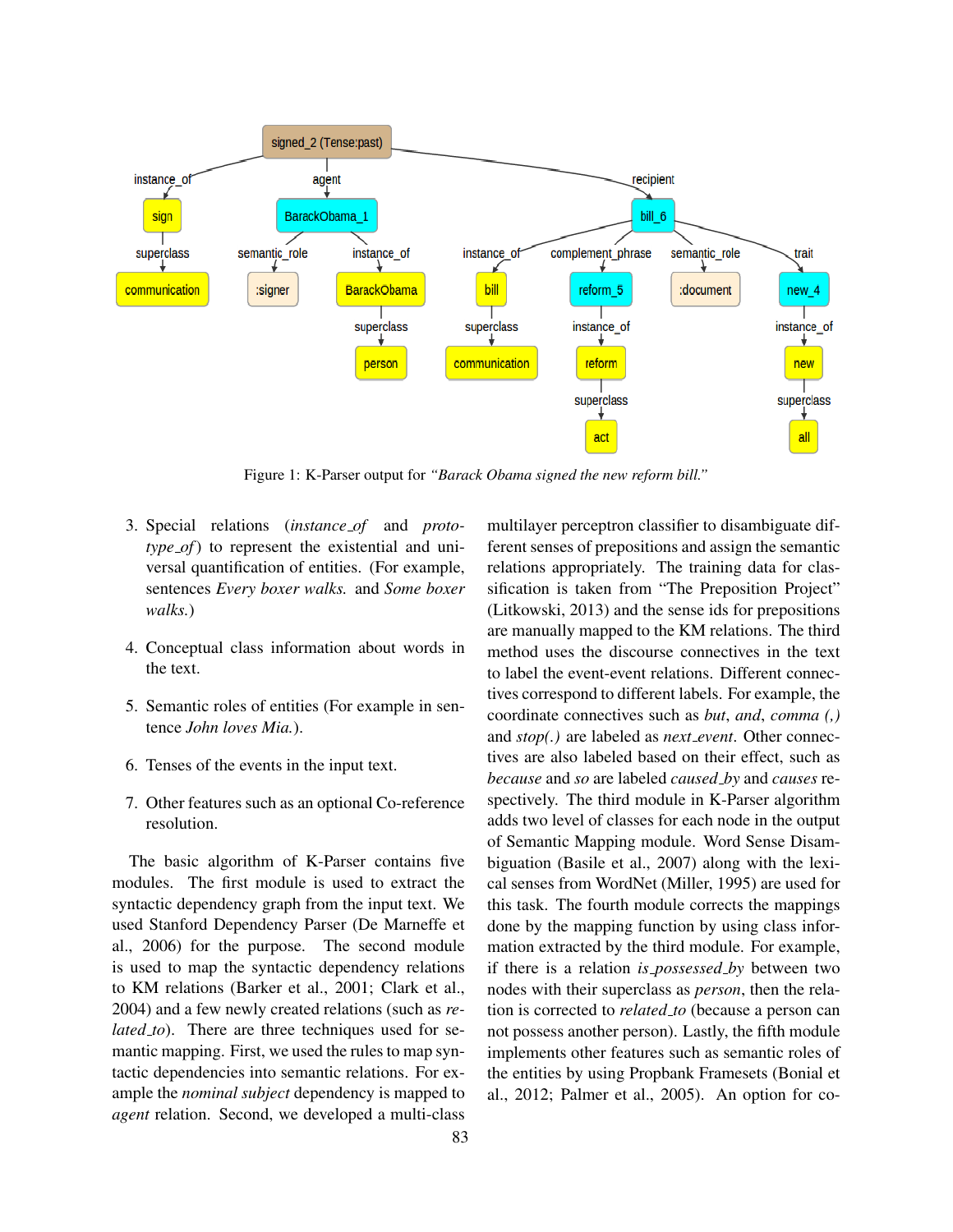reference resolution is also provided in the system which uses state of the art, Stanford Co-reference resolver (Raghunathan et al., 2010). Furthermore, many other tools are also used at various steps in the above mentioned modules, such as Named Entity Tagging, WordNet database and Weka statistical classifier library (Witten et al., 1999).

We used KM library for labeling the relationship edges between nodes in the output graph. There are 118 total relations available in KM. Out of 118, there are 24  $(12 \text{ bi-directional}^2)$  relations that define the relationship between events. These relations are used in K-Parser to capture event-event relations. We also defined four new relations to represent some of the edge labels that were not captured in KM. These relations are *instance of*, *superclass*, *participant* and *related to*. The first two are used to represent two levels of conceptual class information associated with nodes in the graph. The other two relations represent special relations between an event node and an entity node.

As mentioned before, apart from recognizing event mentions, K-Parser also have other features such as conceptual classes, semantic roles and an optional co-reference resolution.

### 3 Event Mentions

We believe that the event mentions in the text are driven by the verbs in it. For example in Fig. 2 the left side shows the output for the phrase *Jerry and Tom.* There are no verbs in this phrase, hence no events. The right side of the figure shows the output for *Jerry and Tom were lying in the bed*. There is a verb (*lying 5*) in this sentence, hence the output shows an event graph with root as *lying 5*. In our system, we identify event mentions based on the actions or verbs found in the text. The environment of the events i.e. the subgraph with its root as a verb, is defined using the entities and attributes found in the input text. For example, the graph in Fig. 1 represents an event mention driven by the action *signed 2*.

#### 3.1 Types of Event Mentions

There are four aspectual types of events (namely achievements, accomplishments, process or activity and states). Pustejovsky (1991) demonstrates how same verbs can be used in different types of events (see example sentences  $1(a)$  and  $2(a)$  in Table 1). The difference between these types is determined by the arguments of the verb. For example in  $1(a)$ , the event is an unbounded *process* whereas in 2(a) it is an *accomplishment* because of the bounding (by the phrase *to the store*). Our parser captures these arguments and hence is useful in differentiating between the types of events. Table 1 shows example sentences for these types.

Another criteria for categorizing events is based on the complexity. An event is defined recursive or complex if there exist events with other events as their arguments. For example, the sentence *The knife was used for killing the dog* has a complex event consisting of two events *used* and *killing*. The *killing* event is an argument to the *used* event. The K-Parser output for the sentence is shown in Fig. 3. The relationship between the two events is shown with an argumentative Event-Event relation i.e *objective* (see Fig. 3).

On the other hand, there is no argumentative relationship between events in the non-recursive or simple event mentions. Example sentence 6(b) in Table 1 contains two events *killed* and *ran*. These events are not arguments of each other but they are related via an ordering edge that specifies that *ran* is the event happened after *killed* event. Temporal ordering is another criteria for categorization of events. This is used to specify the order of occurrence of atomic events in a chain of events. K-Parser parser such events by using special event-event relations such as *next event* and *previous event*.

Example sentences of all the types are provided in Table 1. K-Parser outputs for only a few are demonstrated in this paper because of space constraints. We encourage the reader to try out all other examples in the table in the on-line demo of K-Parser, which is available at *www.kparser.org*

#### 4 Evaluations

K-Parser is developed based on the training sentences collected from many sources such as the example sentences from stanford dependency manual (De Marneffe and Manning, 2008) and dictionary examples for sentences with conjunctions. We eval-

<sup>2</sup> *causes, defeats, enables, inhibits, by-means-of, firstsubevent, objective, next-event, prevents, resulting-state, subevent, supports*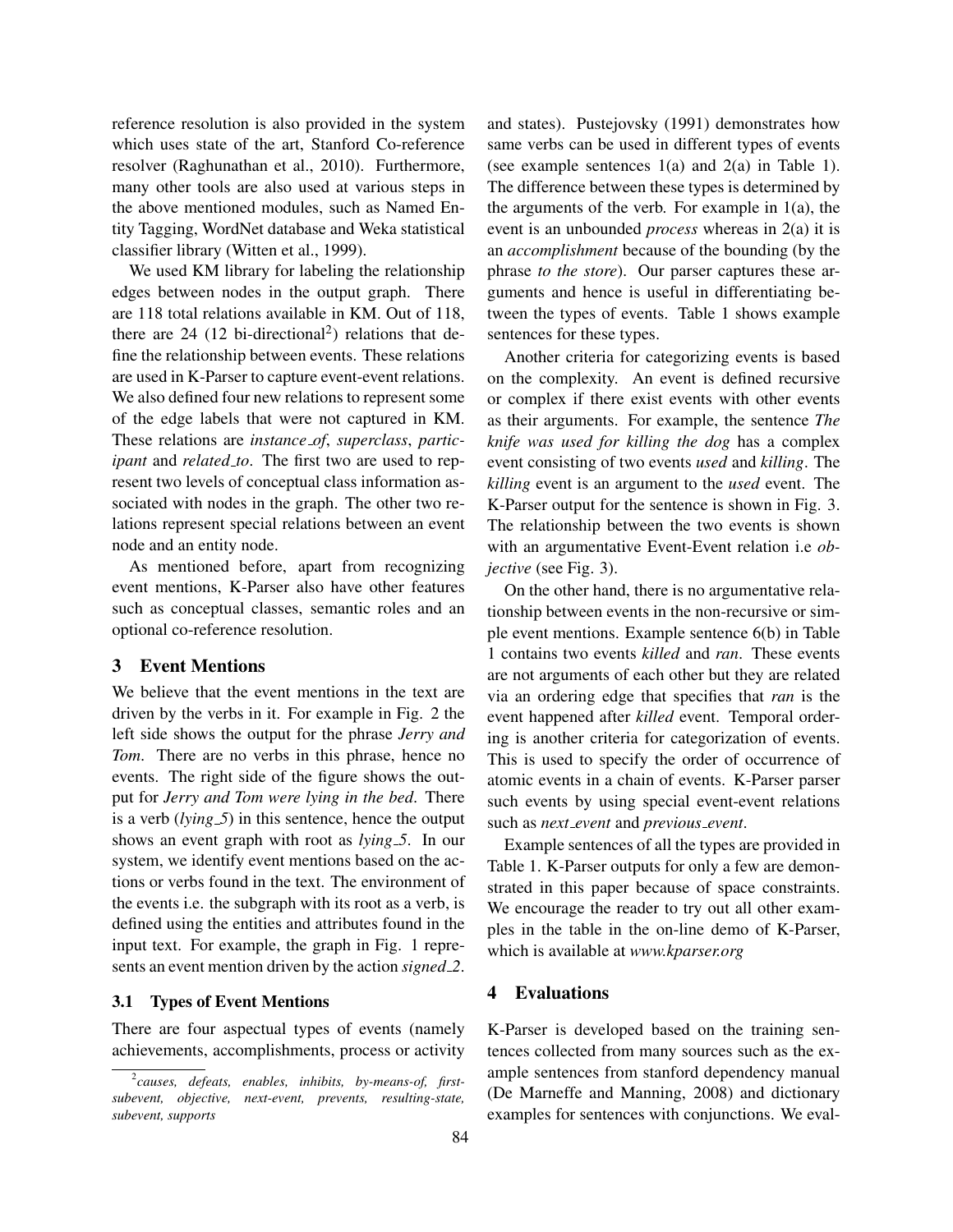

Figure 2: K-Parser output for *"Jerry and Tom"*(left) and *"Jerry and Tom were lying in the bed"*(right)

| Event type             | <b>Example Sentences</b>                                  |  |
|------------------------|-----------------------------------------------------------|--|
| Process or Activity    | I(a) Mary walked.                                         |  |
|                        | $l(b)$ John ran.                                          |  |
| Accomplishment         | $2(a)$ Mary walked to the store.                          |  |
| Achievement            | $3(a)$ Tim ran two miles.                                 |  |
|                        | 3(b) John arrived at his destination.                     |  |
| State                  | 4(a) John loves Mia.<br>$4(b)$ I knew about the incident. |  |
|                        |                                                           |  |
|                        | $4(c)$ He fell asleep during the meeting.                 |  |
| <b>Complex Events</b>  | $5(a)$ The knife was used to kill the dog.                |  |
|                        | 5(b) George was bullying Tim so we rescued him.           |  |
| Simple Events          | 6(a) John loves Mia, and Mia hates John.                  |  |
|                        | 6(b) Tom killed John before Tom and Jane ran away.        |  |
| <b>Temporal Events</b> | 7(a) Tom killed John before Tom and Jane ran away.        |  |
|                        | 7(b) She sat opposite him and looked into his eyes.       |  |

Table 1: Event Types and Example Sentences

uated the K-Parser output based on the types of events identified. This is done by manually defining gold standard representation for a corpus of 282 Winograd Schema Challenge (WSC) (Levesque et al., 2011) sentences (there is no overlap between test and training corpus). WSC is a well accepted corpus known to demonstrate complex semantics. We identified some important categories to assess the accuracy of event mentions and relations between events in the output of K-Parser. The categories are *number of Events, number of Entities, number of Classes, number of Event-Event relations* and *number of Event-Entity relations*. Each of the categories are compared with the gold standard based on measures mentioned below.

- $t_1$  = identified and relevant and the label is correct.
- $t_2$  = identified and relevant and the label is wrong.
- $t_3$  = identified, but not relevant.
- $t_4$  = not identified, but relevant.

| Table 2: Evaluation Results   | Precision | Recall |
|-------------------------------|-----------|--------|
| Events                        | 0.94      | 0.92   |
| Entities                      | 0.97      | 0.96   |
| Classes                       | 0.86      | 0.79   |
| <b>Event-Event Relations</b>  | 0.91      | 0.79   |
| <b>Event-Entity Relations</b> | 0.94      | 0.89   |

We defined Precision and Recall of our system based on the above terms

Precision =  $t_1/(t_1 + t_2 + t_3)$ Recall =  $t_1/(t_1 + t_2 + t_4)$ 

Table 2 shows the evaluation results. We have also used the output of our system in solving a subsection of the Winograd Schema Challenge (Sharma et al., 2015).

#### 5 Related Works

There are many semantic parsers available, such as the SEMAFOR parser (Das et al., 2010). While it assigns semantic roles to entities and verbs in the text, they lack in defining event mentions and relations between them. Furthermore, these systems do not correctly process the implications, quantifications and conceptual class information about the text (eg. *John* is an instance of *person* class). Among the others, there is Boxer system (Bos, 2008b) that translates English sentences into first order logic. Despite its many advantages, this parser fails to represent the event-event and event-entity re-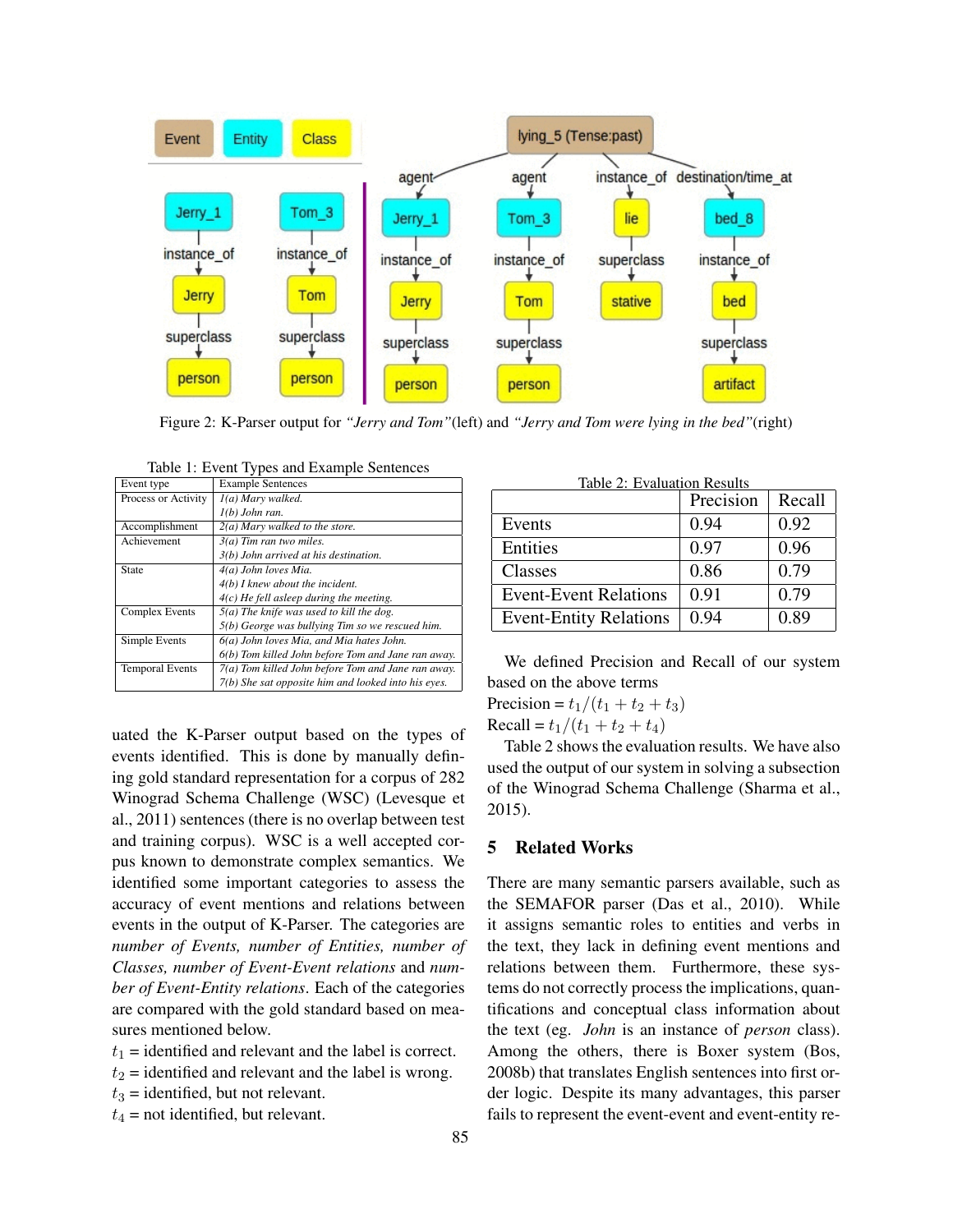

Figure 3: K-Parser output for *"The knife was used for killing the dog."*

lations in the text. The inclusion of the homonymhypernym information and resolution of identical meaning words are important for downstream reasoning. Boxer system does not capture such ontological information about entities or similarities between connectives. Carbonell et al., (2014) presents another semantic parser that translates natural language strings into Abstract Meaning Representation (Banarescu et al., 2013). Similar to K-Parser, TRIPS (Allen et al., 2007) translates text into a semantic graph. The system encodes the features such as the conceptual classes of the words, quantification of entities and representation of the participants of an event. However, it does not have event-event relations in the text. These relations are required to specify the causality and dependency of events in a particular context. Another parser that participated in STEP 2008 shared task (Bos, 2008a) is the TEXTCAP semantic interpreter (Callaway, 2008). It translates the input text into a list of co-indexed semantic triples that represent the explicitly recoverable semantic content in the input text. Though it uses Word Sense Disambiguation on the Word-Net data (like K-Parser) to extract the classes of events and entities, it does not label the specific relationship between events and their participants. For example in the sentence *My dog quickly chased rabbits yesterday.*(from TEXTCAP paper), the triple *(DOG492,CHASING141,RABBIT#n1)* represents the relation between two entities *the dog* and *the rabbits* in the form of the event *chasing*. In the output of K-Parser for the above sentence, there is an event node *chasing* which has an agent *dog* and the recipient *rabbits*. The other meaningful words in the sentence (such as quickly and yesterday) are also identified by K-Parser.

#### 6 Conclusion

In this paper we showed how our parser i.e. K-Parser, is able to identify various kinds of events that are present in the input text. We also explained how the output of K-Parser can be further used to differentiate between the types of events (*processes, achievements, accomplishments* and *states*). Furthermore, we showed that the event mentions can be identified by extracting the verbs from the text and connecting the entities that participate in those verbs (using appropriate relations). This is an ongoing research and an on-line demo of our system is available at *www.kparser.org*.

## Acknowledgements

We thank NSF for the DataNet Federation Consortium grant OCI-0940841 and ONR for their grant N00014-13-1-0334 for partially supporting this research.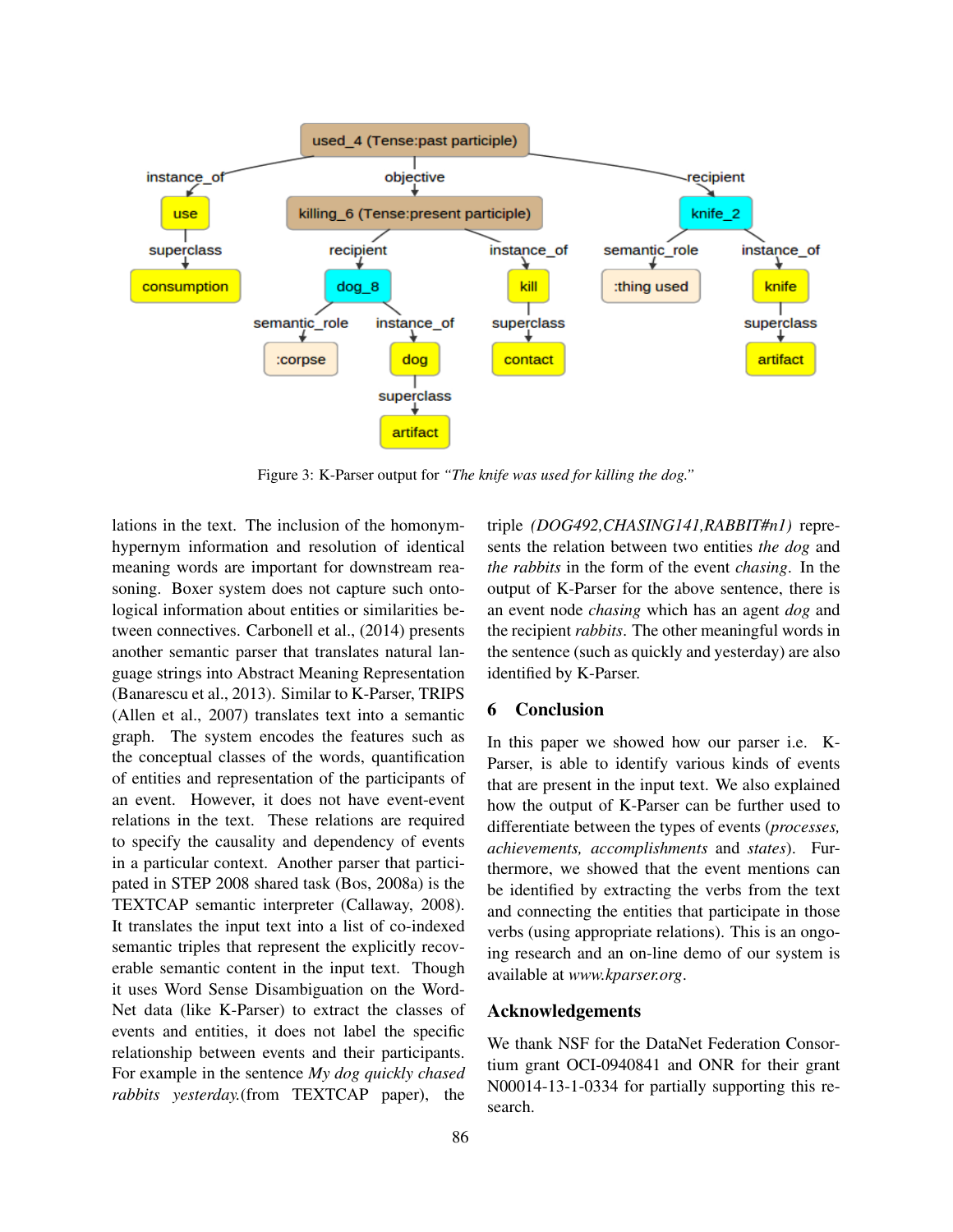#### References

- James Allen, Mehdi Manshadi, Myroslava Dzikovska, and Mary Swift. 2007. Deep linguistic processing for spoken dialogue systems. In *Proceedings of the Workshop on Deep Linguistic Processing*, pages 49– 56. Association for Computational Linguistics.
- Laura Banarescu, Claire Bonial, Shu Cai, Madalina Georgescu, Kira Griffitt, Ulf Hermjakob, Kevin Knight, Philipp Koehn, Martha Palmer, and Nathan Schneider. 2013. Abstract meaning representation for sembanking.
- Ken Barker, Bruce Porter, and Peter Clark. 2001. A library of generic concepts for composing knowledge bases. In *Proceedings of the 1st international conference on Knowledge capture*, pages 14–21. ACM.
- Pierpaolo Basile, Marco Degemmis, Anna Lisa Gentile, Pasquale Lops, and Giovanni Semeraro. 2007. The jigsaw algorithm for word sense disambiguation and semantic indexing of documents. In *AI\* IA 2007: Artificial Intelligence and Human-Oriented Computing*, pages 314–325. Springer.
- Marzieh Bazrafshan and Daniel Gildea. 2013. Semantic roles for string to tree machine translation. In *ACL (2)*, pages 419–423.
- Jonathan Berant and Percy Liang. 2014. Semantic parsing via paraphrasing. In *Proceedings of ACL*.
- Jonathan Berant, Andrew Chou, Roy Frostig, and Percy Liang. 2013. Semantic parsing on freebase from question-answer pairs. In *EMNLP*, pages 1533–1544.
- Claire Bonial, Jena Hwang, Julia Bonn, Kathryn Conger, Olga Babko-Malaya, and Martha Palmer. 2012. English propbank annotation guidelines. *Center for Computational Language and Education Research Institute of Cognitive Science University of Colorado at Boulder*.
- Johan Bos. 2008a. Introduction to the shared task on comparing semantic representations. In *Proceedings of the 2008 Conference on Semantics in Text Processing*, pages 257–261. Association for Computational Linguistics.
- Johan Bos. 2008b. Wide-coverage semantic analysis with boxer. In *Proceedings of the 2008 Conference on Semantics in Text Processing*, pages 277–286. Association for Computational Linguistics.
- Charles B Callaway. 2008. The textcap semantic interpreter. In *Proceedings of the 2008 Conference on Semantics in Text Processing*, pages 327–342. Association for Computational Linguistics.
- Jeffrey Flanigan Sam Thomson Jaime Carbonell and Chris Dyer Noah A Smith. 2014. A discriminative graph-based parser for the abstract meaning representation.
- Peter Clark, Bruce Porter, and Boeing Phantom Works. 2004. Kmthe knowledge machine 2.0: Users manual. *Department of Computer Science, University of Texas at Austin*.
- Dipanjan Das, Nathan Schneider, Desai Chen, and Noah A Smith. 2010. Semafor 1.0: A probabilistic frame-semantic parser. *Language Technologies Institute, School of Computer Science, Carnegie Mellon University*.
- Marie-Catherine De Marneffe and Christopher D Manning. 2008. Stanford typed dependencies manual. *URL http://nlp. stanford. edu/software/dependencies manual. pdf*.
- Marie-Catherine De Marneffe, Bill MacCartney, Christopher D Manning, et al. 2006. Generating typed dependency parses from phrase structure parses. In *Proceedings of LREC*, volume 6, pages 449–454.
- Myroslava O Dzikovska, James F Allen, and Mary D Swift. 2003. Integrating linguistic and domain knowledge for spoken dialogue systems in multiple domains. In *Proc. of IJCAI-03 Workshop on Knowledge and Reasoning in Practical Dialogue Systems*.
- Anthony Fader, Luke Zettlemoyer, and Oren Etzioni. 2014. Open question answering over curated and extracted knowledge bases.
- Bevan Jones, Jacob Andreas, Daniel Bauer, Karl Moritz Hermann, and Kevin Knight. 2012. Semanticsbased machine translation with hyperedge replacement grammars. In *COLING*, pages 1359–1376.
- Tom Kwiatkowski, Eunsol Choi, Yoav Artzi, and Luke Zettlemoyer. 2013. Scaling semantic parsers with onthe-fly ontology matching.
- Hector J Levesque, Ernest Davis, and Leora Morgenstern. 2011. The winograd schema challenge. In *AAAI Spring Symposium: Logical Formalizations of Commonsense Reasoning*.
- Ken Litkowski. 2013. The preposition project corpora. Technical report, Technical Report 13-01. Damascus, MD: CL Research.
- George A Miller. 1995. Wordnet: a lexical database for english. *Communications of the ACM*, 38(11):39–41.
- Martha Palmer, Daniel Gildea, and Paul Kingsbury. 2005. The proposition bank: An annotated corpus of semantic roles. *Computational linguistics*, 31(1):71– 106.
- James Pustejovsky. 1991. The syntax of event structure. *Cognition*, 41(1):47–81.
- Karthik Raghunathan, Heeyoung Lee, Sudarshan Rangarajan, Nathanael Chambers, Mihai Surdeanu, Dan Jurafsky, and Christopher Manning. 2010. A multipass sieve for coreference resolution. In *Proceedings of the 2010 Conference on Empirical Methods in Natural Language Processing*, pages 492–501. ACL.